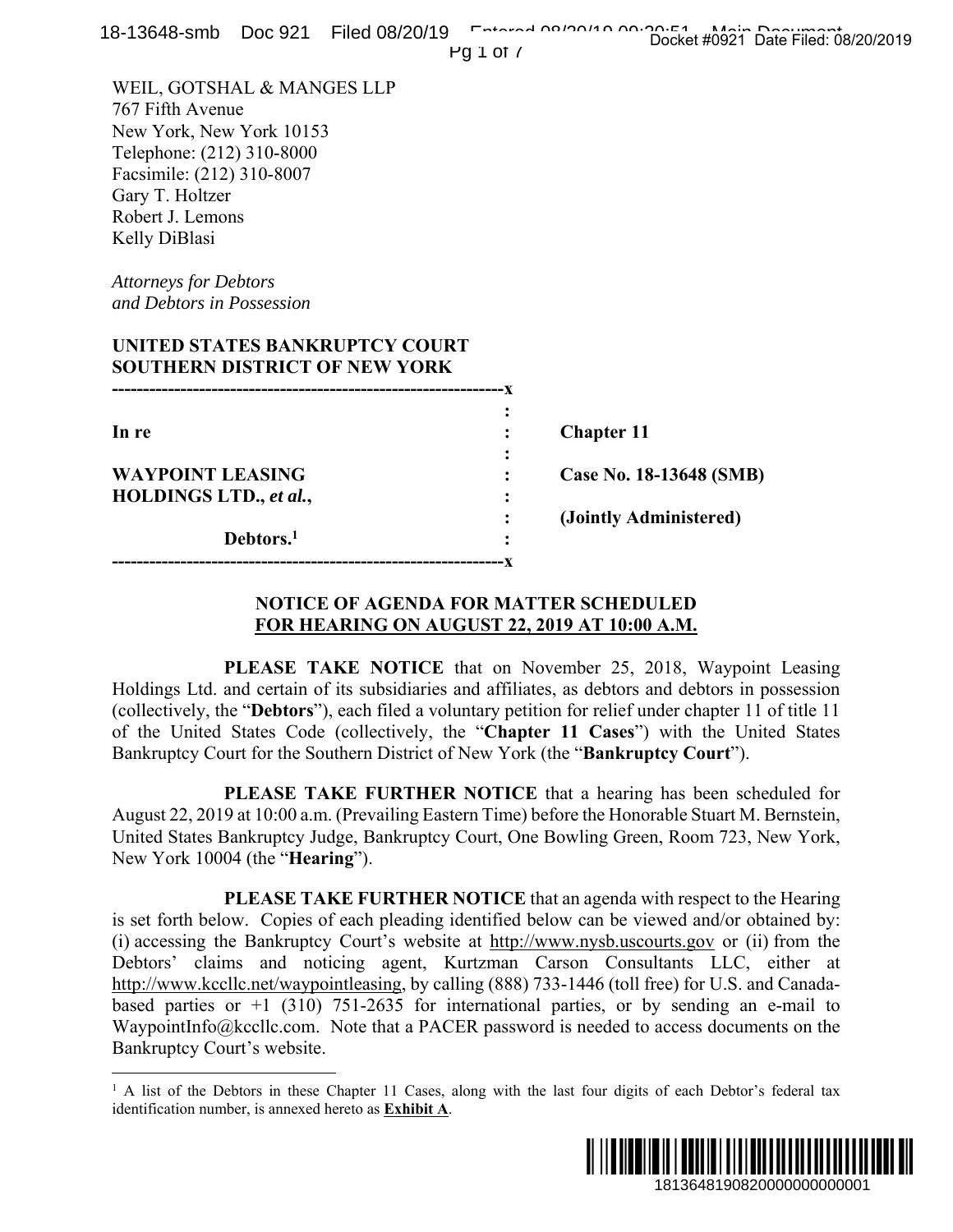18-13648-smb Doc 921 Filed 08/20/19 Entered 08/20/19 09:20:51 Main Document Pg 2 of 7

#### **I. UNCONTESTED MATTER:**

1. First Application of Weil, Gotshal & Manges LLP, as Attorneys for the Debtors, for Interim Allowance of Compensation for Professional Services Rendered and Reimbursement of Actual and Necessary Expenses Incurred From November 25, 2018 Through and Including March 31, 2019 **[ECF No. 770]**

Response Deadline: August 1, 2019 at 4:00 p.m. (EST); extended to August 14, 2019 at 4:00 p.m. (EST) for the United States Trustee only.

Responses Filed: None.

Related Documents:

- A. Notice of Hearing on First Interim Applications for Allowance of Compensation and Reimbursement of Expenses on August 8, 2019 at 10:00 a.m. **[ECF No. 836]**
- B. Order Granting Consensual Objection Deadline Extension **[ECF No. 899]**
- C. Order Granting Consensual Adjournment Request **[ECF No. 908]**
- D. Notice of Adjournment of Certain Matters and Cancellation of Hearing Scheduled for August 8, 2019 **[ECF No. 912]**
- E. Certificate of No Objection Under 28 U.S.C. § 1746 Regarding First Interim Fee Application of Weil, Gotshal & Manges LLP **[ECF No. 920]**
- Status: In response to informal objections raised by the Office of the United States Trustee, the Debtors filed a revised proposed order **[ECF No. 920]** reflecting agreed upon adjustments to the fees and expenses requested in the Application. As a result, this matter is going forward on an uncontested basis. If the Bankruptcy Court enters an order granting the Application in advance of the Hearing, the Debtors will seek to cancel the Hearing.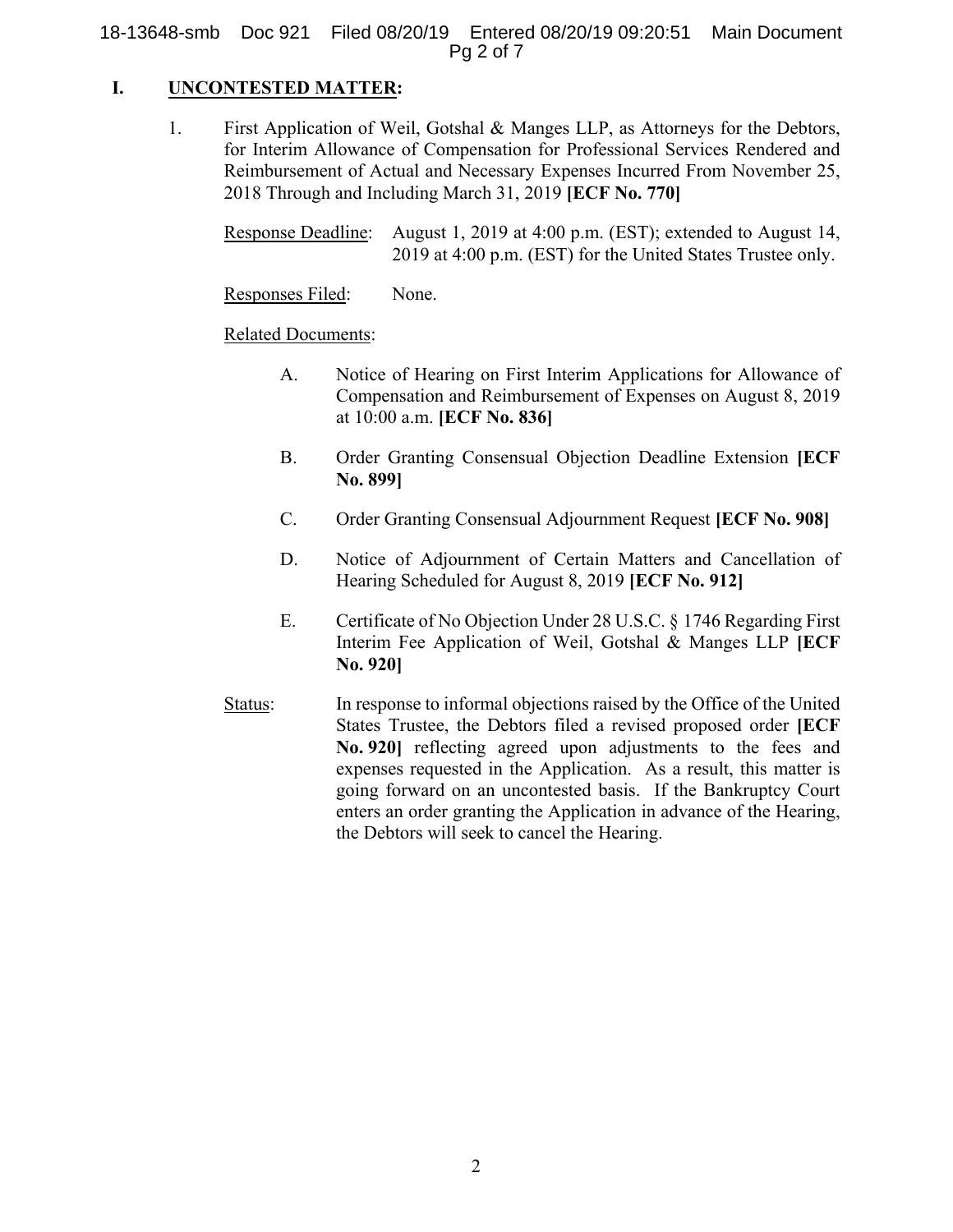Dated: August 20, 2019 New York, New York

/s/ *Kelly DiBlasi*

WEIL, GOTSHAL & MANGES LLP 767 Fifth Avenue New York, New York 10153 Telephone: (212) 310-8000 Facsimile: (212) 310-8007 Gary T. Holtzer Robert J. Lemons Kelly DiBlasi

*Attorneys for Debtors and Debtors in Possession*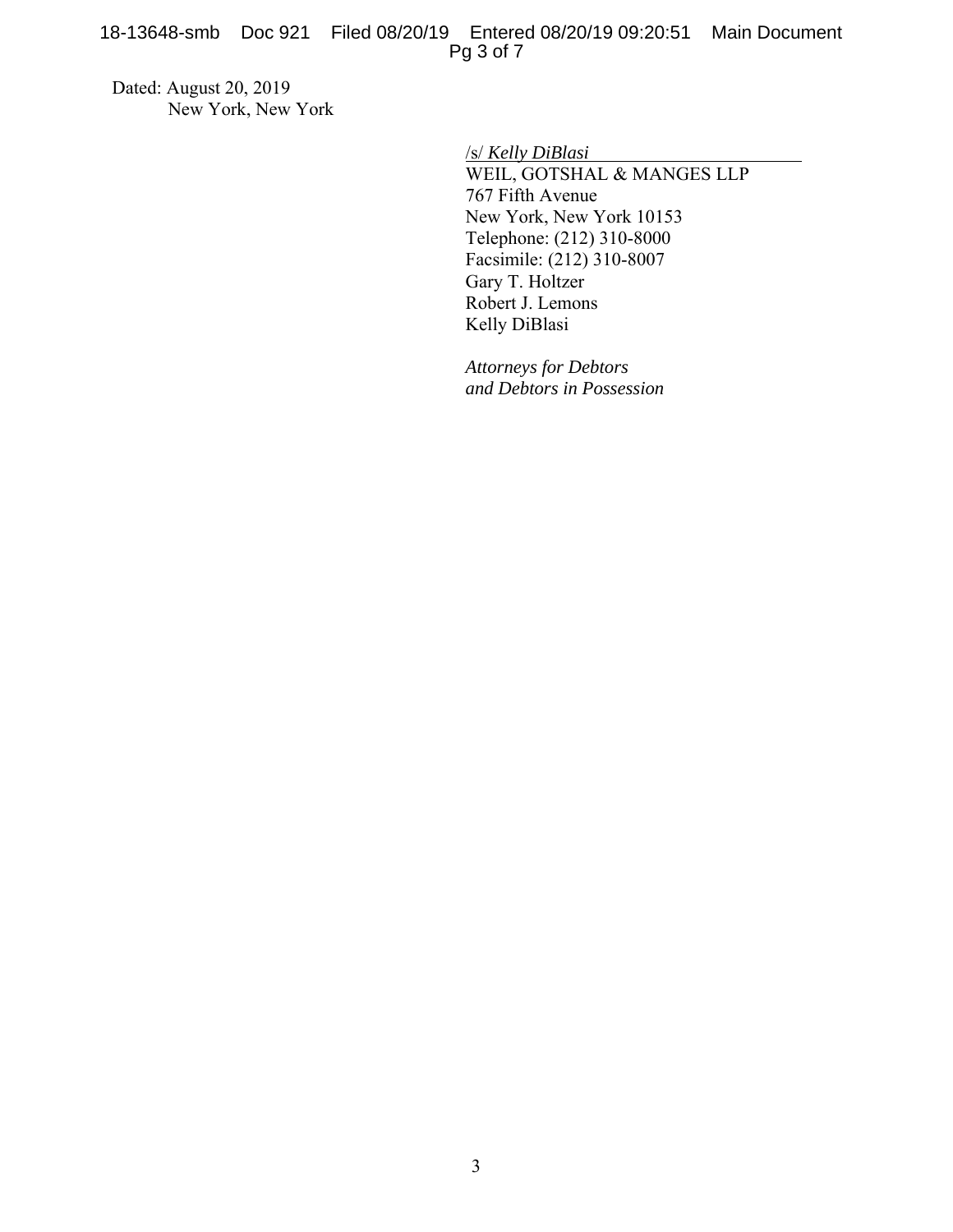18-13648-smb Doc 921 Filed 08/20/19 Entered 08/20/19 09:20:51 Main Document Pg 4 of 7

# **Exhibit A**

**Debtors**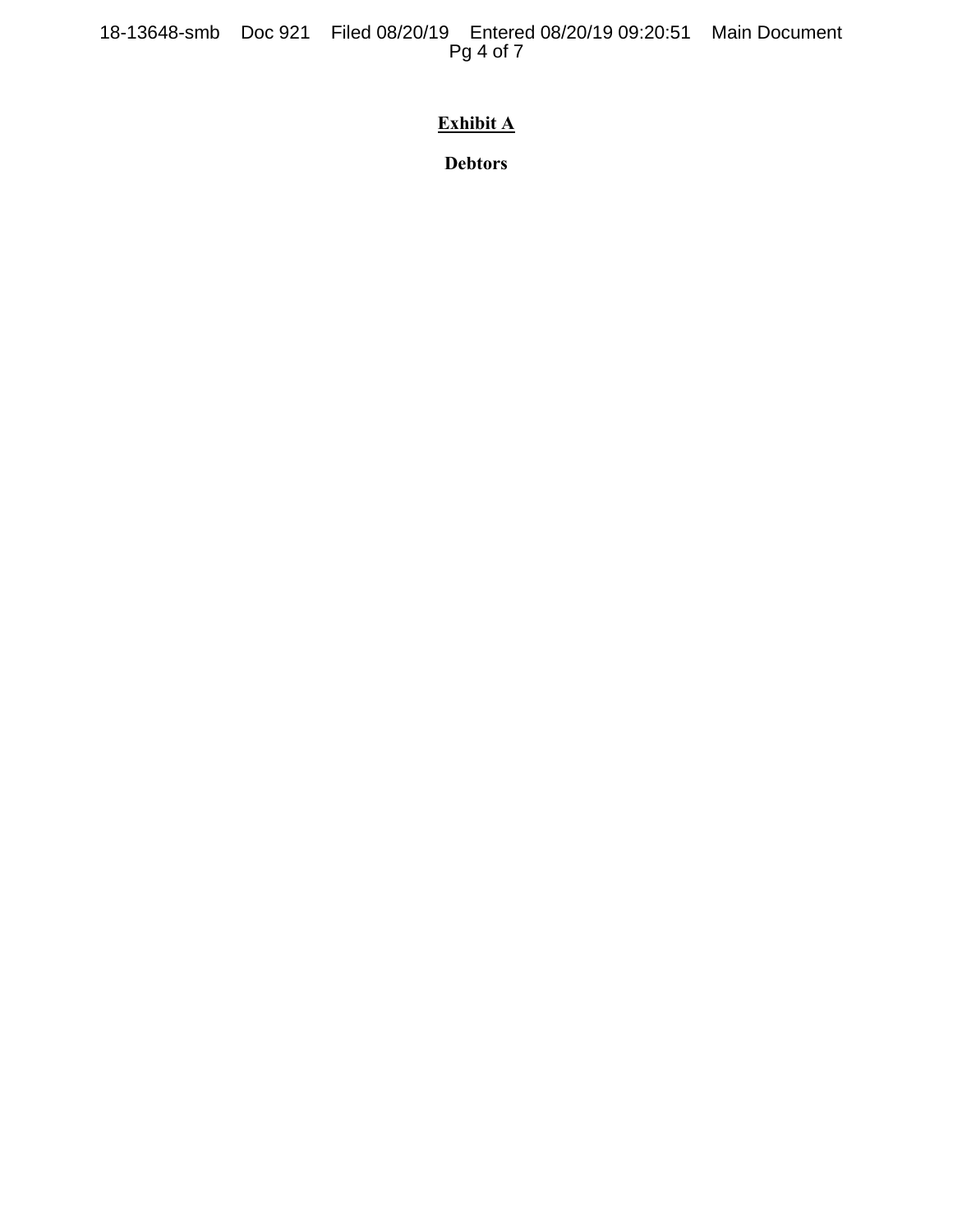## 18-13648-smb Doc 921 Filed 08/20/19 Entered 08/20/19 09:20:51 Main Document Pg 5 of 7

| <b>Debtor</b>                                | Last 4<br>Digits of<br><b>Tax ID</b><br><b>Number</b> | <b>Debtor</b>                                  | Last 4<br>Digits of<br><b>Tax ID</b><br><b>Number</b> |
|----------------------------------------------|-------------------------------------------------------|------------------------------------------------|-------------------------------------------------------|
| Waypoint Leasing Holdings Ltd.               | 2899                                                  | <b>MSN 760682 Trust</b>                        | N/A                                                   |
| Waypoint Leasing (Luxembourg)<br>S.à r.l.    | 7041                                                  | Waypoint 2916 Business Trust                   | N/A                                                   |
| <b>Waypoint Leasing (Ireland)</b><br>Limited | 6600                                                  | <b>MSN 920062 Trust</b>                        | N/A                                                   |
| Waypoint Asset Co 10 Limited                 | 2503                                                  | <b>MSN 920125 Trust</b>                        | N/A                                                   |
| MSN 2826 Trust                               | N/A                                                   | <b>MSN 9229 AS</b>                             | 7652                                                  |
| MSN 2879 Trust                               | N/A                                                   | Waypoint Asset Co 3A Limited                   | 6687                                                  |
| Waypoint Asset Co 11 Limited                 | 3073                                                  | <b>MSN 41371 Trust</b>                         | N/A                                                   |
| MSN 2905 Trust                               | N/A                                                   | Waypoint Asset Euro 1A Limited                 | 9804                                                  |
| Waypoint Asset Co 14 Limited                 | 1585                                                  | Waypoint Asset Co 1K Limited                   | 2087                                                  |
| Waypoint Asset Co 15 Limited                 | 1776                                                  | MSN 4469 Trust                                 | N/A                                                   |
| Waypoint Asset Co 3 Limited                  | 3471                                                  | MSN 6655 Trust                                 | N/A                                                   |
| AE Helicopter (5) Limited                    | N/A                                                   | Waypoint Leasing (Luxembourg)<br>Euro S.à r.l. | 8928                                                  |
| AE Helicopter (6) Limited                    | N/A                                                   | Waypoint Asset Co 1A Limited                   | 1208                                                  |
| <b>MSN 31141 Trust</b>                       | N/A                                                   | Waypoint Leasing Labuan 1A<br>Limited          | 2299                                                  |
| <b>MSN 31492 Trust</b>                       | N/A                                                   | Waypoint Asset Co 1C Limited                   | 0827                                                  |
| <b>MSN 36458 Trust</b>                       | N/A                                                   | Waypoint Asset Co 1D Limited                   | 7018                                                  |
| <b>MSN 760543 Trust</b>                      | N/A                                                   | Waypoint Asset Co 1F Limited                   | 6345                                                  |
| <b>MSN 760551 Trust</b>                      | N/A                                                   | Waypoint Asset Co 1G Limited                   | 6494                                                  |
| <b>MSN 760581 Trust</b>                      | N/A                                                   | Waypoint Asset Co 1H Limited                   | 7349                                                  |
| <b>MSN 760628 Trust</b>                      | N/A                                                   | Waypoint Asset Co 1J Limited                   | 7729                                                  |
| <b>MSN 760631 Trust</b>                      | N/A                                                   | <b>MSN 20159 Trust</b>                         | N/A                                                   |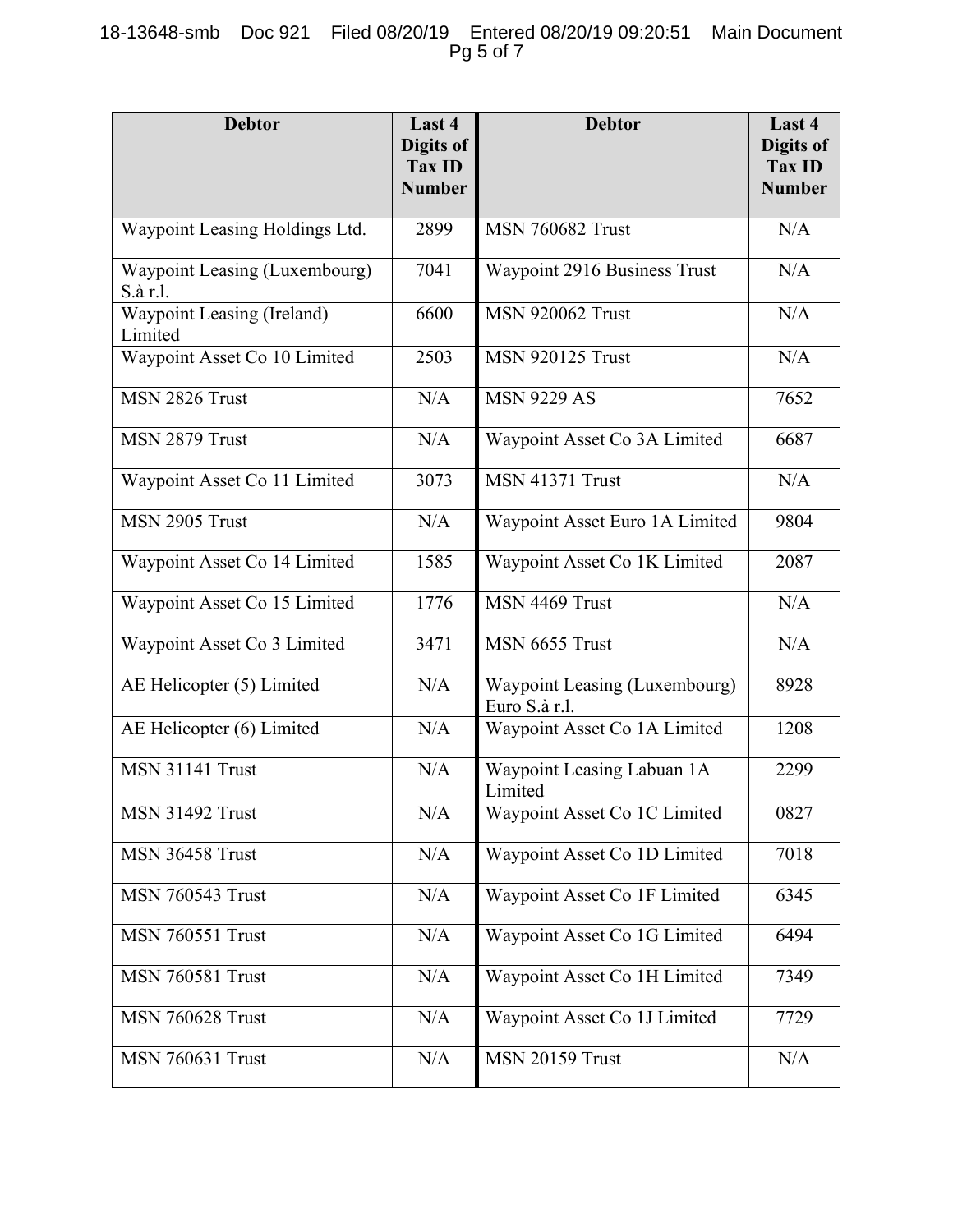## 18-13648-smb Doc 921 Filed 08/20/19 Entered 08/20/19 09:20:51 Main Document Pg 6 of 7

| <b>Debtor</b>                         | Last 4<br>Digits of<br>Tax ID<br><b>Number</b> | <b>Debtor</b>                  | Last 4<br>Digits of<br><b>Tax ID</b><br><b>Number</b> |
|---------------------------------------|------------------------------------------------|--------------------------------|-------------------------------------------------------|
| MSN 6658 Trust                        | N/A                                            | Waypoint Asset Funding 6 LLC   | 4964                                                  |
| Waypoint 760626 Business Trust        | N/A                                            | Waypoint Asset Co 7 Limited    | 9689                                                  |
| MSN 7152 Trust                        | N/A                                            | Waypoint Asset Euro 7A Limited | 2406                                                  |
| MSN 7172 Trust                        | N/A                                            | Waypoint Asset Co 8 Limited    | 2532                                                  |
| Waypoint Asset Funding 3 LLC          | 4960                                           | <b>MSN 31041 Trust</b>         | N/A                                                   |
| Waypoint Asset Malta Ltd              | 5348                                           | <b>MSN 31203 Trust</b>         | N/A                                                   |
| Waypoint Leasing Labuan 3A<br>Limited | 8120                                           | <b>MSN 31578 Trust</b>         | N/A                                                   |
| Waypoint Leasing UK 3A Limited        | 0702                                           | <b>MSN 760617 Trust</b>        | N/A                                                   |
| Waypoint Asset Co 4 Limited           | 0301                                           | <b>MSN 760624 Trust</b>        | N/A                                                   |
| Waypoint Asset Co 5 Limited           | 7128                                           | <b>MSN 760626 Trust</b>        | N/A                                                   |
| Waypoint Leasing Services LLC         | 8965                                           | <b>MSN 760765 Trust</b>        | N/A                                                   |
| <b>MSN 14786 Trust</b>                | N/A                                            | <b>MSN 920063 Trust</b>        | N/A                                                   |
| MSN 2047 Trust                        | N/A                                            | <b>MSN 920112 Trust</b>        | N/A                                                   |
| MSN 2057 Trust                        | N/A                                            | Waypoint 206 Trust             | N/A                                                   |
| Waypoint Asset Co 5B Limited          | 2242                                           | Waypoint 407 Trust             | N/A                                                   |
| Waypoint Leasing UK 5A Limited        | 1970                                           | Waypoint Asset Euro 1B Limited | 3512                                                  |
| Waypoint Asset Co 6 Limited           | 8790                                           | Waypoint Asset Euro 1C Limited | 1060                                                  |
| <b>MSN 31042 Trust</b>                | N/A                                            | <b>MSN 20012 Trust</b>         | N/A                                                   |
| <b>MSN 31295 Trust</b>                | N/A                                            | <b>MSN 20022 Trust</b>         | N/A                                                   |
| <b>MSN 31308 Trust</b>                | N/A                                            | <b>MSN 20025 Trust</b>         | N/A                                                   |
| <b>MSN 920119 Trust</b>               | N/A                                            | <b>MSN 920113 Trust</b>        | $\rm N/A$                                             |